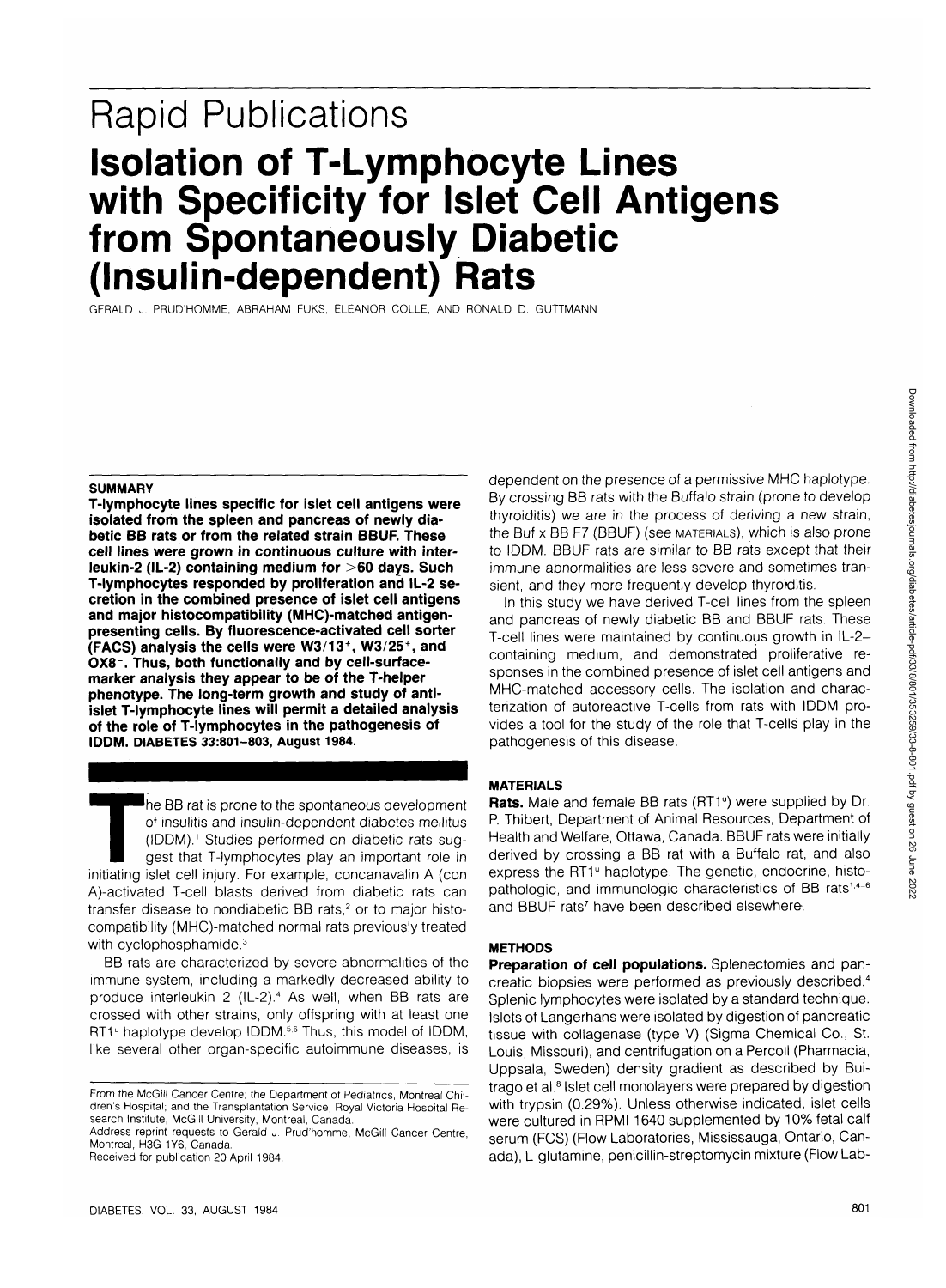# ANTI-ISLET CELL ANTIGEN T-LYMPHOCYTE LINES

oratories), and 20 mM Hepes (Gibco Laboratories, Grand Island, New York).

**Derivation of T-cell lines: method 1.** Spleen cells obtained from newly diabetic rats were depleted of macrophages by passage on a Sephadex G-10 column as previously described.<sup>4</sup> These cells were then incubated  $(3 \times 10^6 \text{ cells})$ ml) with mitomycin-C-treated RIN-5F rat insulinoma cells (105 cells/ml) (a kind gift from Dr. H. K. Oie, National Naval Medical Center, Bethesda, Maryland). RIN-5F secretes insulin,<sup>9</sup> expresses RT1<sup>°</sup> class I (but not class II) MHC antigens, and expresses antigens cross-reactive with islet cells as detected by monoclonal antibodies. Spleen cells and RIN-5F cells were cultured for 3 days in medium prepared as described above except for the addition of  $5 \times 10^{-5}$  M 2mercaptoethanol (henceforth called complete medium). Blast cells were then recovered by centrifugation on a Percoll density gradient, cultured in complete medium supplemented by 15% T-cell growth factor (TCGF), fed three times a week, with no further restimulation with antigen. All cell cultures were kept at  $37^{\circ}$ C, with 5% CO<sub>2</sub>, in a humidified atmosphere.

**Derivation of T-cell lines: method 2.** Monolayers of pancreatic islet cells (10<sup>5</sup> cells/ml) were incubated in complete medium supplemented by 15% TCGF, and  $5 \times 10^5$  mitomycin-C-treated autologous spleen cells. Dead cells were removed after 6 days on a Ficoll-Hypaque density gradient. Live cells were kept growing in 15% TCGF, and fed three times a week, without restimulation with antigen.

**Preparation of TCGF.** TCGF was prepared from concanavalin A (con A)-activated splenic lymphocytes as previously described.<sup>4</sup>

**Preparation of cell lysates.** Cell lysates were prepared by lysis of islet cells, or various rat tumor cell lines, in hypotonic buffer (10<sup>6</sup> cells/ml in 0.01 M Tris buffer, pH 8.0), and returned to isotonicity by dilution in 2X PBS. Cell lines used as a source of antigen included RIN-5F (see above), the rat myeloma line IR983 (RT1<sup>0</sup>), and the rat fibroblast line LWP(RT1<sup>1</sup>).

**Proliferative assay.** T-cells (10<sup>4</sup> to 5  $\times$  10<sup>4</sup>) were added to mitomycin-C-treated spleen cells (5  $\times$  10<sup>5</sup>) (source of accessory antigen-presenting cells), in the presence of islet cells (105 ), RIN-5F cells, or control cells, or with a 10% (vol/ vol) lysate of the same cells. These cultures were incubated in complete medium (200 µl per microwell, flat-bottom, 96

| TABLE 1 |                                            |  |  |
|---------|--------------------------------------------|--|--|
|         | Spleen cell-derived anti-islet T-cell line |  |  |

| T-cell line<br><b>BFR.1C*</b> | Accessory<br>cells <sup>+</sup> | Islet cell<br>antigen‡ | <b>CPMS</b> |
|-------------------------------|---------------------------------|------------------------|-------------|
|                               |                                 |                        | 1146        |
| ٠                             |                                 | -                      | 2138        |
|                               |                                 |                        | 1918        |
|                               |                                 |                        | 11,600      |

\*BFR.1C is a T-cell line derived from the spleen of a diabetic BBUF rat. T-cells (10<sup>4</sup> per well) were added.

 $\dagger$ WF (RT1<sup>v</sup>) mitomycin-C-treated spleen cells (5  $\times$  10<sup>5</sup> per well) were added.

t-lslet cell lysate of WF rat origin. Similar results were obtained with RIN-5F insulinoma lysates.

§[3H]-thymidine uptake was determined on day 3 of assay. Results of a representative experiment are shown.

## TABLE 2

T-cell line derived from the pancreas of a diabetic BB rat

| T-cell line<br><b>BB.P.1C*</b> | Accessory<br>cellst | Islet cell<br>antigen† | CPM+ |
|--------------------------------|---------------------|------------------------|------|
|                                |                     |                        | 672  |
|                                |                     |                        | 502  |
|                                |                     |                        | 809  |
|                                |                     |                        | 8773 |
|                                |                     |                        |      |

\*Line BB.P.1C was derived from the pancreas of a newly diabetic BB rat. T-cells (10<sup>4</sup> per well) were added. tSee Table 1.

well plates) for 3 days and [3H]-thymidine uptake was then determined after an 18-h incubation with 1  $\mu$ Ci [3H]-thymidine per well.

**Measurement of IL-2.** IL-2 levels in culture supernatants were determined using the IL-2-dependent T-cell line CTLL-2 as described by Gillis et al.<sup>10</sup>

**Determination of cell surface marker.** The phenotype of cultured cells was determined by indirect fluorescence staining of cells and analysis with a fluorescence-activated cell sorter (FACS). The following monoclonal antibodies obtained from Sera-lab (Crawley Down, Sussex, England) were used: W3/13, a pan T-cell marker; W3/25, a marker found on Thelper cells; OX8, a marker found on T-suppressor/cytotoxic cells; OX6, an antibody that reacts against rat la; and antirat immunoglobulin (Ig).

# **RESULTS AND DISCUSSION**

Two methods were used to derive T-cell lines from diabetic rats. In the first approach T-cell lines (e.g., BFR.1C) were derived from the spleen of diabetic rats. Macrophages were partially depleted from the spleen cell population by passage on a Sephadex G-10 column. This procedure was performed to remove the suppressive effect that BB-derived macrophages exert on T-cell responses and IL-2 production, which we have previously described.<sup>4</sup> Nonadherent spleen cells were co-incubated with mitomycin-C-treated RIN-5F insulinoma cells (source of antigen) for 3 days. T-cell blasts (density <1.06 g/ml) were then recovered on a Percoll density gradient, and grown in the presence of 15% TCGF. These T-cell lines proliferated in the presence of RIN-5F or islet cell antigens, provided that these antigens were presented by

| TABLE 3                     |  |
|-----------------------------|--|
| Specificity of T-cell lines |  |

| Accessory<br>cell origin | Source of<br>antigen | BFR.1C*<br>(SI) | <b>BB.P.1C*</b><br>(SI) |
|--------------------------|----------------------|-----------------|-------------------------|
| WF                       | Islet cells          | $\pm$           | $+$ (15) $\pm$          |
| WF                       | IR983 (myeloma)      | ND§             | $- (-1)$                |
| WF                       | LWP (fibroblast)     |                 | $- (-1)$                |
| <b>ACI</b>               | Islet cells          |                 | $-$ ( $<$ 1)            |
| Lewis                    | Islet cells          |                 | $- (-1)$                |
|                          |                      |                 |                         |

\*T-cells (10<sup>4</sup> per well) were added.

fSI (stimulation index) = [3H]-thymidine uptake (cpm) experimental/medium control.  $+$ , SI  $>$  3;  $-$ , SI  $<$  3.

^Numbers in parentheses represent U/ml of IL-2 in 24-h supernatants (5  $\times$  10<sup>4</sup> cells per well).

§ND, not determined.